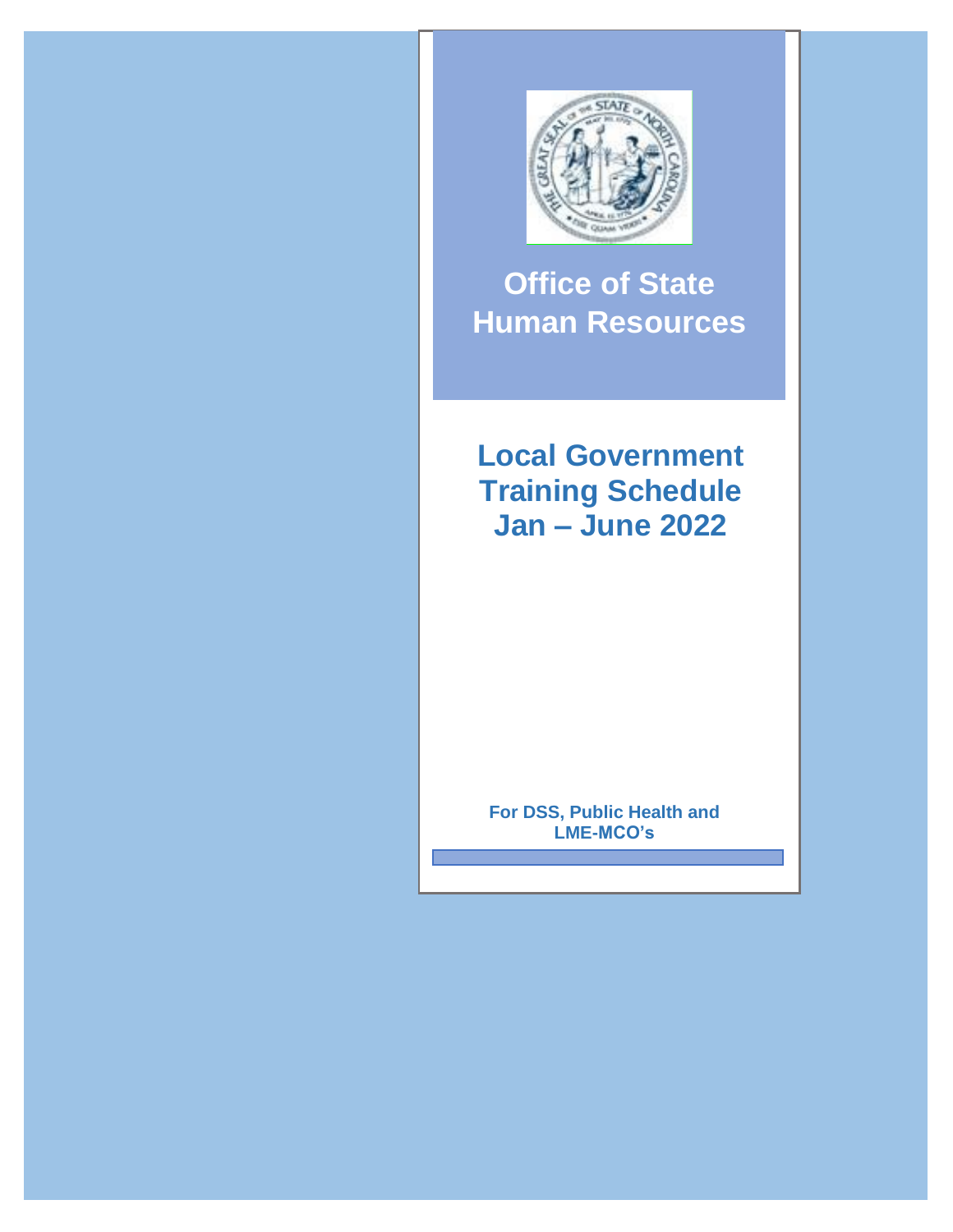# **Course Descriptions**

## **Candidate Qualifications Training**

This class is designed to provide the participant with a thorough foundation of the candidate qualification process *(screening employment applications)* for a variety of DSS/PH classifications. This session will cover an overview of the application screening process, discussion of specific occupational classes, review techniques and strategies, forms and resources and other helpful tips. This class is required in order to be approved for delegated authority.

#### *Target Audience:*

Space is limited; therefore, priority will be given to:

- 1. Employees whose duties are directly related to the training subject
- 2. New employees and those who have not received training in this subject
- 3. Those agencies that have not yet been approved for delegated authority in candidate qualifications

#### *Timeframe: 3 hours,9:00 am – 12:00 p.m.*

*Instructor: Dominick D'Erasmo Price: \$30 per person*

## **Employee Relations Training**

This class is designed to provide the participant with a thorough understanding of the progressive disciplinary action policy and process for employees subject to the State Human Resources Act. This session includes an overview of employee relations for local government; who is covered and why; terms and definitions; disciplinary actions, procedures, and requirements; documentation and appeals; as well as proactive and preventative best practices.

#### *Target Audience:*

Space is limited; therefore, priority will be given to:

- 1. Employees whose duties are directly related to the training subject
- 2. New employees and those who have not received training in this subject

#### *Timeframe: 2 days, 10:00 a.m. – 12:00 p.m. each day*

*Instructor: James Harris Price: \$30 per person for the 2-day session*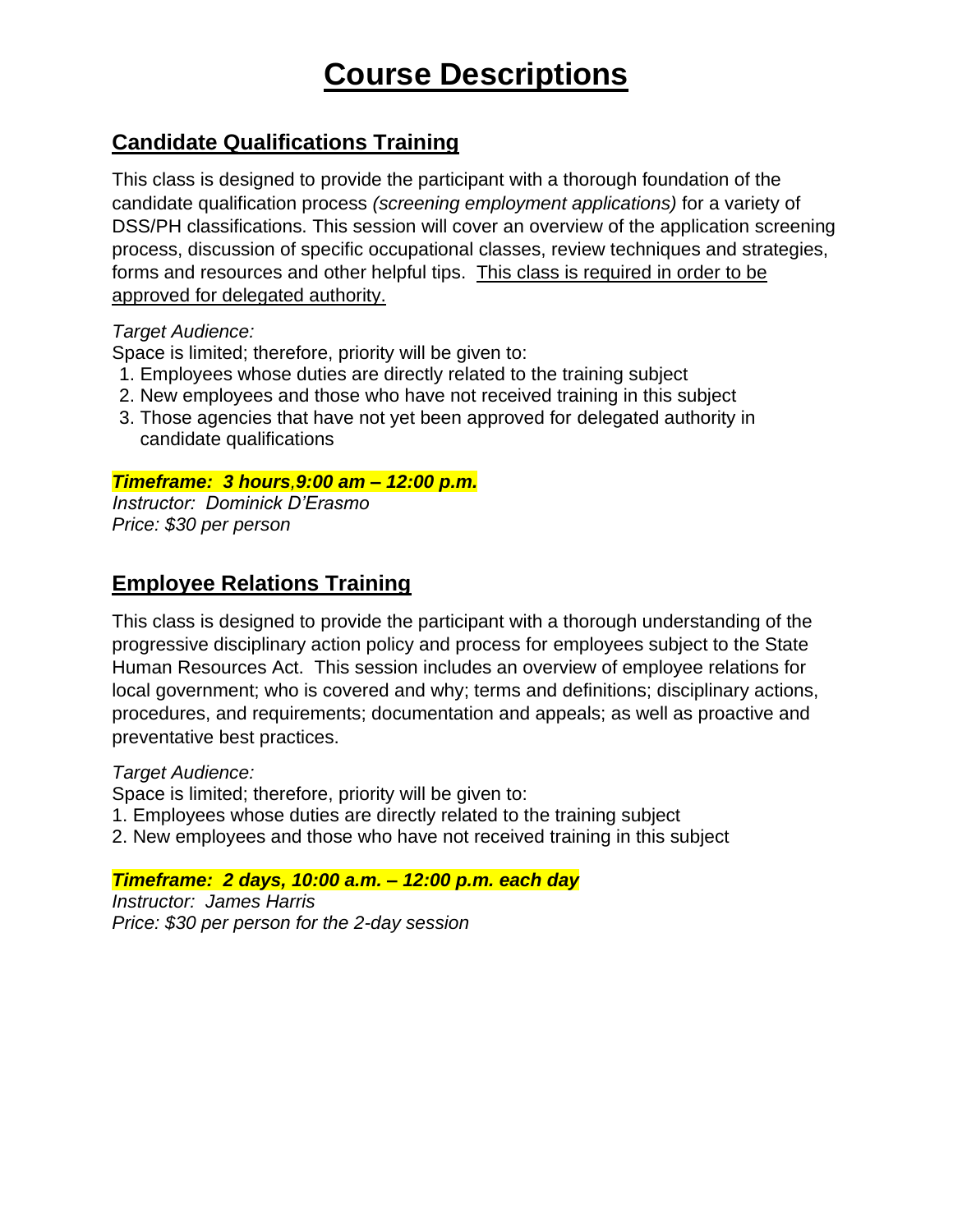# **Course Descriptions Continued…**

## **Worker's Compensation Overview for Local Government**

The course will present a brief outline of the life cycle of workers' compensation claims from injury to return to work or other resolution as well as best practices for investigation, reporting, treatment, and communication.

#### *Target Audience:*

Space is limited; therefore, priority will be given to:

- 1.Employees whose duties are directly related to the trainingsubject.
- 2.New employees and those who have not received training in this subject.
- 3.Counties subject to the State Human Resources Act

#### *Timeframe: 3 hours, 1:00 p.m. – 4:00 p.m.*

*Instructors: Scarlette Gardner, Esq. Division Director, Safety Health & Workers' Compensation Cathy Pope, State Workers' Compensation Manager Price: \$30 per person*

## **Fostering a Culture of Belonging: Building Successful Teams (Parts I and II)**

This training will underscore how diversity, equity and inclusion in the workplace require belonging to be optimal. The training will address how belonging is linked to employee engagement, employee relations, job performance, health and wellness, turnover, and more and will include tips on how to assess and foster "belongingness" among colleagues and in work teams.

*Target Audience:*

Space is limited; therefore, priority will be given to:

- 1.Employees whose duties are directly related to the trainingsubject
- 2.New employees and those who have not received training in this subject

*Timeframe: 2 days, 10:00 a.m. – 12:00 p.m. each day Instructor: Regina Streaty Price: \$30 per person for the 2-day session*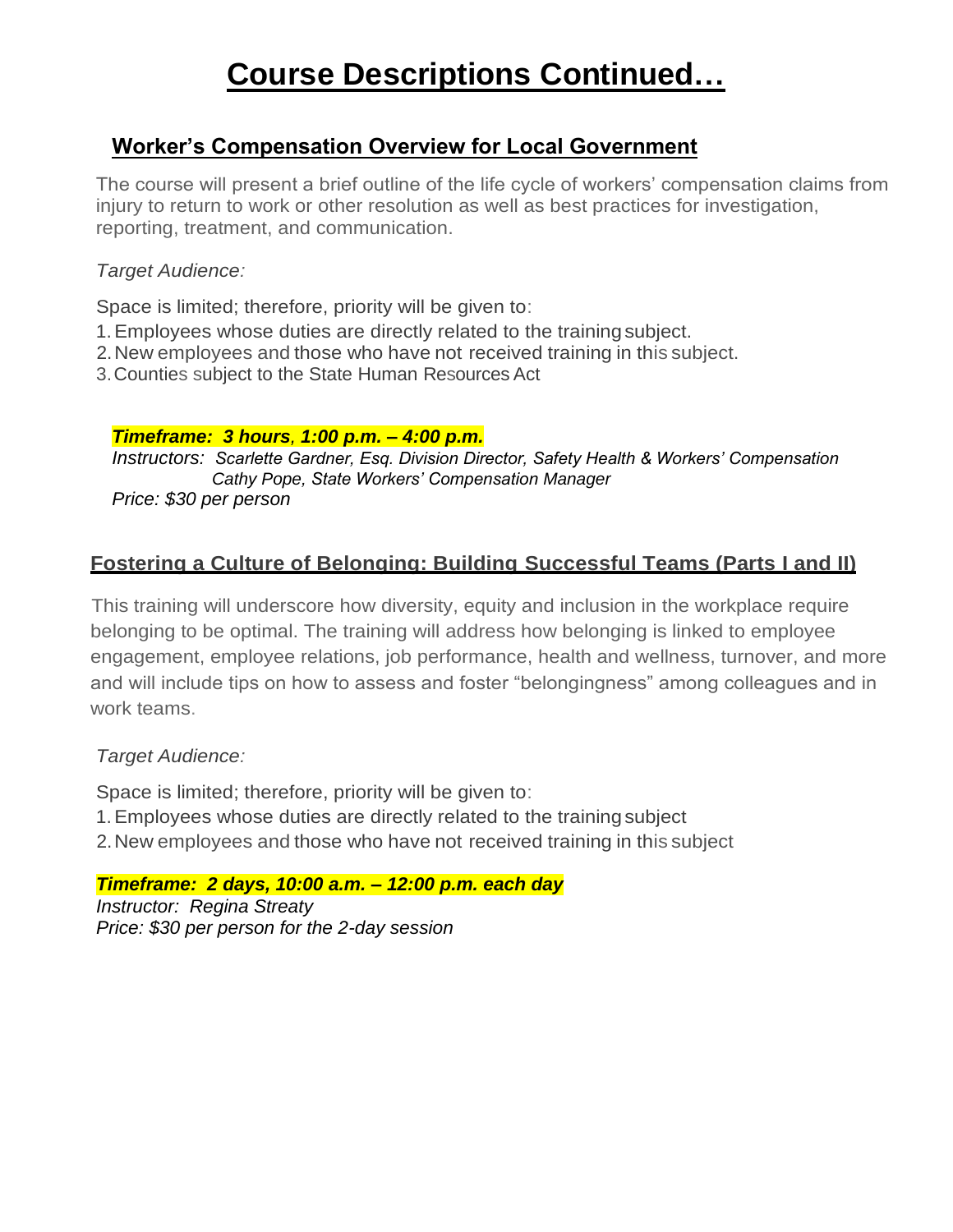# **Course Descriptions Continued…**

## **Americans with Disabilities Act (ADA) Training**

The Americans with Disabilities Act (ADA) makes it unlawful to discriminate in employment against a qualified individual with a disability. The ADA also outlaws discrimination against individuals with disabilities in State and local government services, public accommodations, transportation, and telecommunications. This training explains the part of the ADA that prohibits job discrimination by focusing on the core concepts of the ADA such as defining disability, identifying essential functions, and exploring the reasonable accommodation process. ADA training is essential for human resources staff, managers and supervisors, or any other employees that need additional information about the ADA in the workplace.

### *Target Audience:*

Space is limited; therefore, priority will be given to:

- 1.Employees whose duties are directly related to the trainingsubject.
- 2.New employees and those who have not received training in this subject.
- 3.Counties subject to the State Human Resources Act

#### *Timeframe: 2 days, 9:00 a.m. – 11:00 a.m. each day Instructor: Windy Wills*

*Price: \$30 per person for the 2-day session*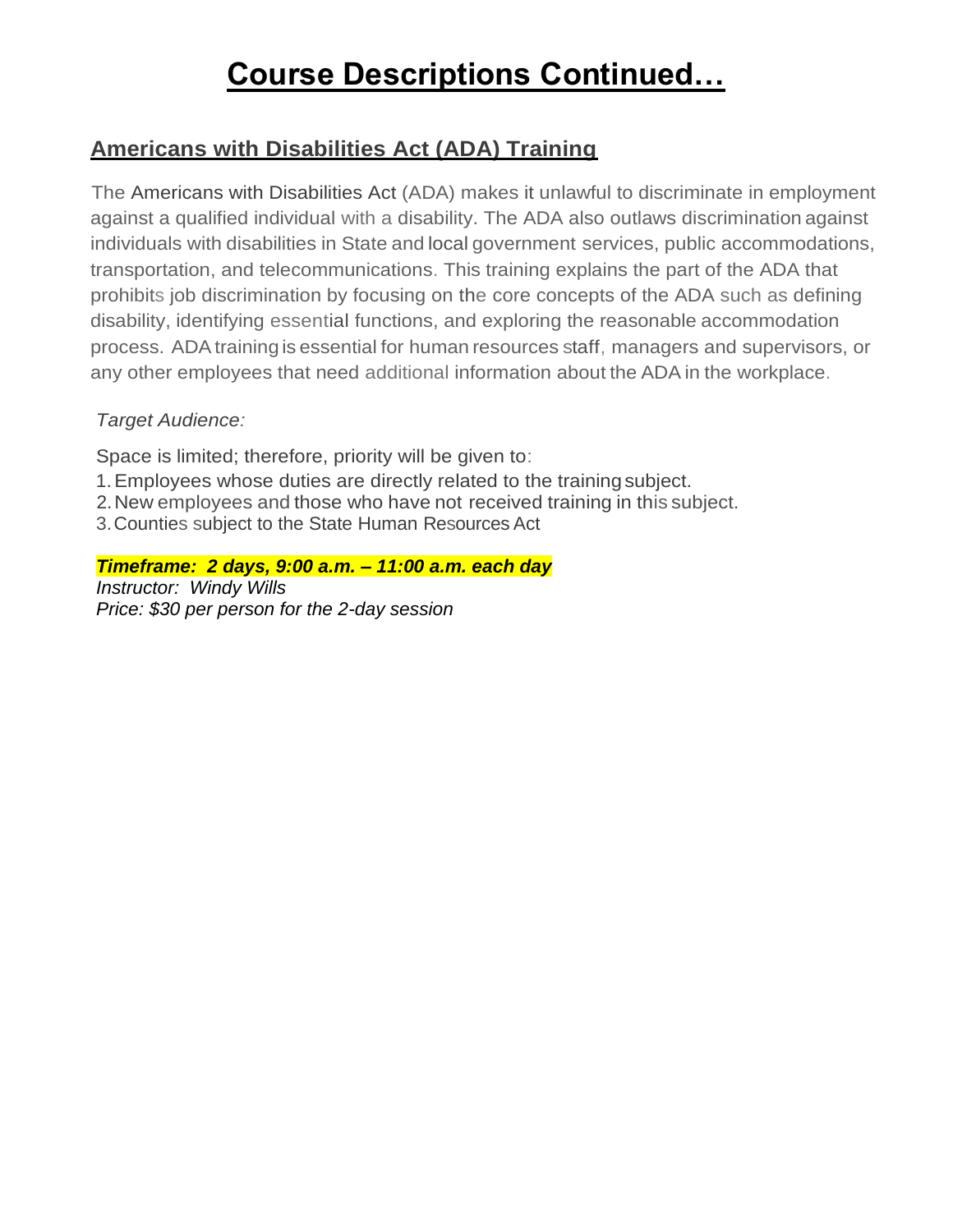# **LG Training Schedule**

## **January**

## **1/24/22 - 1/25/22 – Culture of Belonging - DSS, PH & LME's Training ID: LG0124**

Live Version Web Ex 10:00 a.m. – 12:00 p.m. each day

## **February**

### **2/8/22 - 2/9/22 – Americans with Disabilities Act - DSS, PH & LME's Training ID: LG0125**

Live Version Web Ex 9:00 a.m. – 11:00 a.m. each day

### **2/16/22 - 2/17/22 – Employee Relations- DSS, PH & LME's Training ID: LG0126**

Live Version Web Ex 10:00 a.m. – 12:00 p.m. each day

## **March**

**3/1/22 – Qualifications – DSS & LME's Training ID: LG0127**

Live Version Web Ex 9:00 a.m. – 12:00 p.m.

## **April**

### **4/4/22 - 4/5/22 – Culture of Belonging - DSS, PH & LME's Training ID: LG0128**

Live Version Web Ex 10:00 a.m. – 12:00 p.m. each day

**4/25/22 – Worker's Compensation – DSS, PH & LME's Training ID: LG0129**

Live Version Web Ex 1:00 p.m.  $-$  4:00 p.m.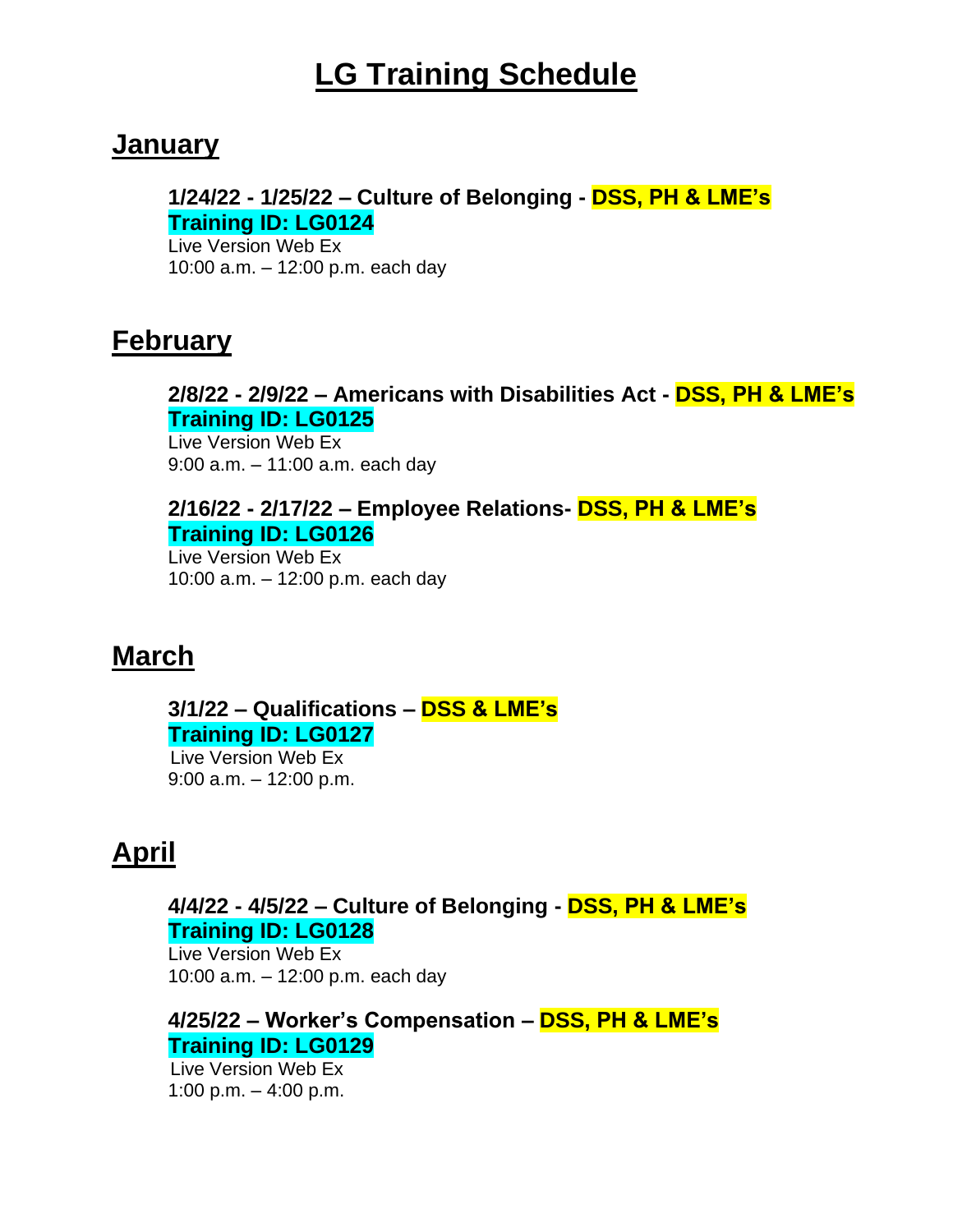## **May**

## **5/17/22 - 5/18/22 – Employee Relations- DSS, PH & LME's Training ID: LG0130**

Live Version Web Ex 10:00 a.m. – 12:00 p.m. each day

## **June**

### **6/1/22 - 6/2/22 – Americans with Disabilities Act - DSS, PH & LME's Training ID: LG0131**

Live Version Web Ex 9:00 a.m. – 12:00 p.m. each day

### **6/7/22 – Qualifications – PH only Training ID: LG0132**

**Live Version Web Ex** 9:00 a.m. – 12:00 p.m.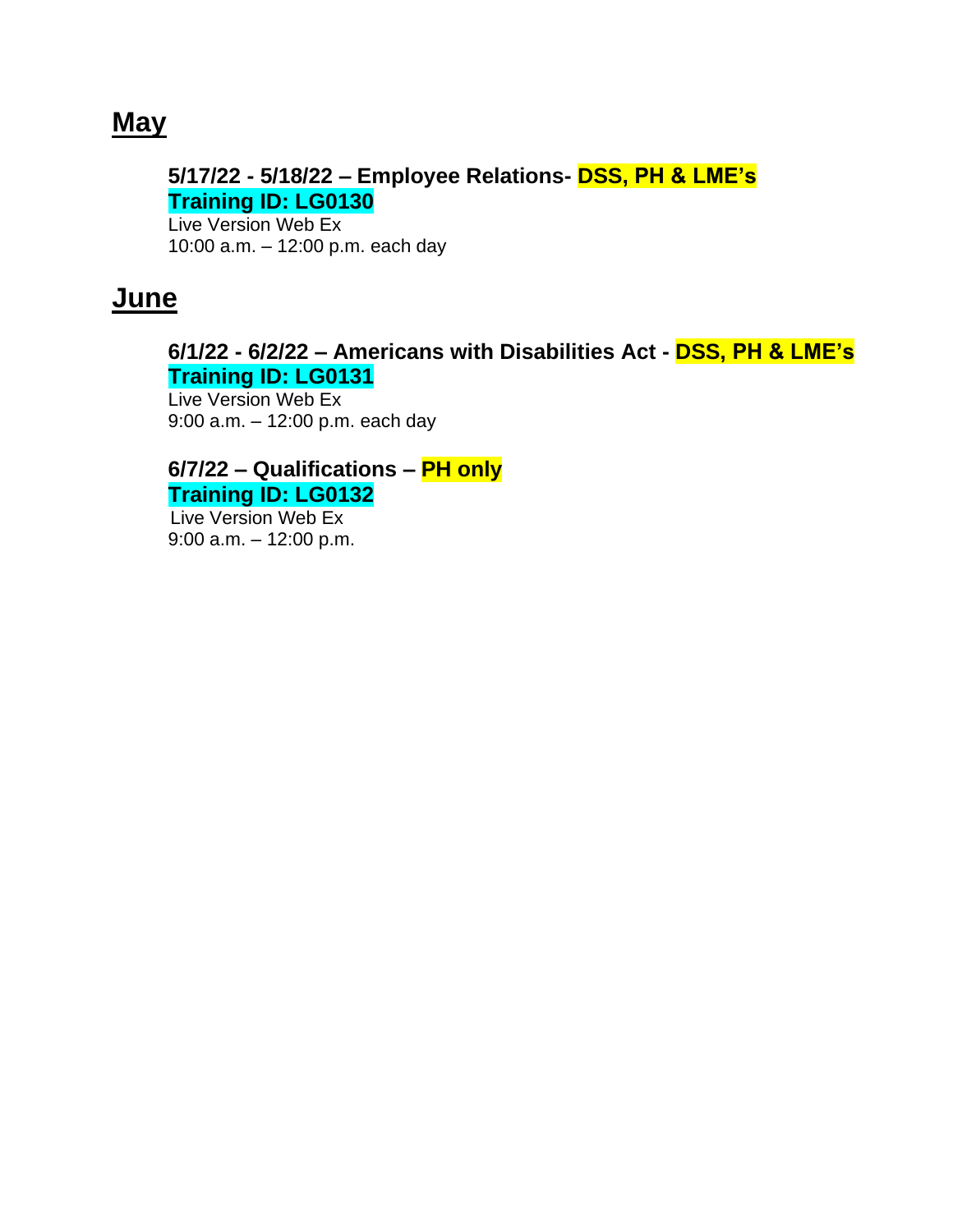## **Registration Process**

The following recommendations are made to assist you in determining who and how to register your employees for these training events.

- 1. Managers should review the training content and target audience to determine the best candidates from their office to register for each session. Make sure that each candidate meets one or more of the target audience priorities. Think about what you want to see as a result of each candidate's participation in this training.
- 2. Talk with the individuals you've identified for the training. Share your expectations for their participation in this training event. Determine their availability to *fully*\* attend and participate in the session. (*\*Participants are strongly discouraged from leaving early, coming in late or otherwise limiting their training involvement due to other commitments, work related or otherwise).*
- 3. Have the applicant complete the electronic Training Registration Form located in the forms section at [https://oshr.nc.gov/state-employee-resources/local](https://oshr.nc.gov/state-employee-resources/local-government-support)[government-support](https://oshr.nc.gov/state-employee-resources/local-government-support) in a timely manner well before the event is scheduled to take place. Pay close attention as each class has a **unique training ID code** that must be entered on the form referenced above. Please use the above LG Training Schedule to obtain the correct training ID code.
- 4. Once the applicant completes the training registration form, you will receive a notification from Smart Sheet. View the request and approve the registration form.

| James Harris via Smartsheet <automati<br>To <b>O</b> Harris, James<br/>(i) If there are problems with how this message is displayed,<br/>Click here to download pictures. To help protect your priv</automati<br> | <b>Employee Name</b>                                                                                                                                                                                                                                                                                                                                                                                             |
|-------------------------------------------------------------------------------------------------------------------------------------------------------------------------------------------------------------------|------------------------------------------------------------------------------------------------------------------------------------------------------------------------------------------------------------------------------------------------------------------------------------------------------------------------------------------------------------------------------------------------------------------|
| Unsubscribe                                                                                                                                                                                                       | <b>Training Title</b>                                                                                                                                                                                                                                                                                                                                                                                            |
|                                                                                                                                                                                                                   | <b>Employee Relations</b>                                                                                                                                                                                                                                                                                                                                                                                        |
|                                                                                                                                                                                                                   | Cost                                                                                                                                                                                                                                                                                                                                                                                                             |
| Your employee shas requested to atter<br>a duration of 4 hours . Please review and approve                                                                                                                        | \$30.00                                                                                                                                                                                                                                                                                                                                                                                                          |
| questions about this training please contact OSHF                                                                                                                                                                 | <b>Training Date</b>                                                                                                                                                                                                                                                                                                                                                                                             |
|                                                                                                                                                                                                                   | 11/17/20                                                                                                                                                                                                                                                                                                                                                                                                         |
|                                                                                                                                                                                                                   |                                                                                                                                                                                                                                                                                                                                                                                                                  |
| <b>lew Reques</b>                                                                                                                                                                                                 | <b>Training Description</b>                                                                                                                                                                                                                                                                                                                                                                                      |
| Row <sub>8</sub>                                                                                                                                                                                                  | This class is designed to provide the participant with a thorough<br>understanding of the progressive disciplinary action policy and<br>process for those staff subject to the State Human Resources Act.<br>This session includes an overview of emplovee relations for local<br>government; who is covered and why; terms and definitions;<br>disciplinary actions, procedures and requirements; documentation |
| Employee<br>Name                                                                                                                                                                                                  | and appeals; as well as proactive and preventative best practices.                                                                                                                                                                                                                                                                                                                                               |
|                                                                                                                                                                                                                   | <b>Comments</b>                                                                                                                                                                                                                                                                                                                                                                                                  |
| <b>Training Title</b><br><b>Employee Relations</b>                                                                                                                                                                | Add a comment                                                                                                                                                                                                                                                                                                                                                                                                    |
| Cost<br>\$30.00                                                                                                                                                                                                   |                                                                                                                                                                                                                                                                                                                                                                                                                  |
| 11/17/20<br><b>Training Date</b>                                                                                                                                                                                  | <b>Approve</b><br>Deny                                                                                                                                                                                                                                                                                                                                                                                           |
|                                                                                                                                                                                                                   |                                                                                                                                                                                                                                                                                                                                                                                                                  |

Please notify the fiscal officer or person handling the invoice and payment that they will receive an e-mail after your approval. Alert them that they will approve in the same manner you did. Please reference the screen shots above for the approval process. The invoice will be directed to the person approving as the fiscal officer. They should be prepared to process this payment. Your agency will